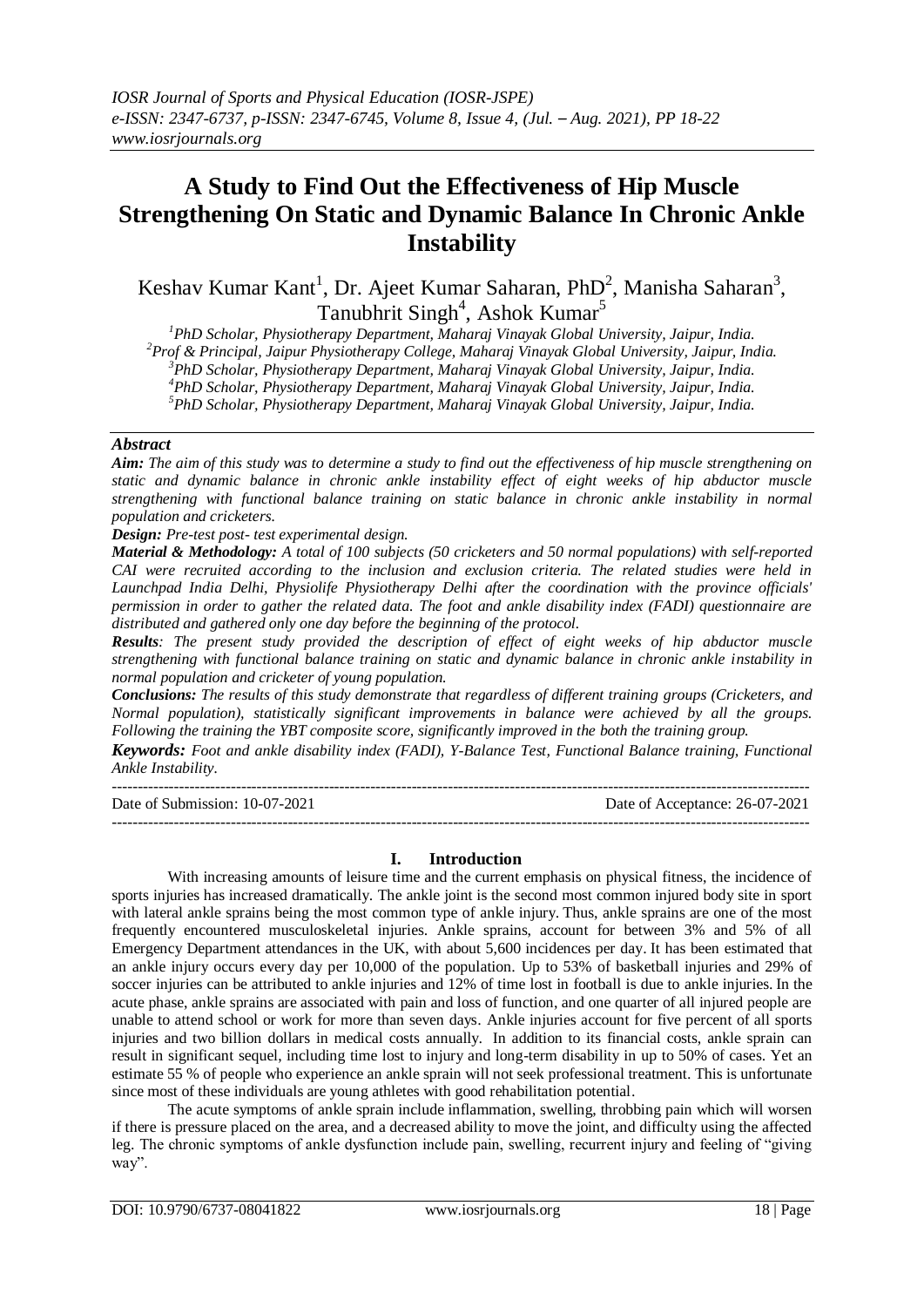Chronic ankle instability (CAI) is a frequent consequence after lateral ankle sprain and it is estimated that approximately 40% of the individuals suffering an initial ankle sprain will develop long standing ankle dysfunction. To explain the phenomenon of CAI; the concepts of functional and mechanical ankle instability have been introduced. Mechanical ankle instability (MAI) refers to objective measurements of ligament laxity; whereas Functional ankle instability (FAI) is defined as recurrent or the subjective feeling of "giving way". Tropp et.al, described FAI as joint motion beyond voluntary control not necessarily exceeding physiological range of motion and MAI as ankle joint motion that exceeds the physiologic range. Clinical diagnosis of FAI is predicted on the patient's self-reported episode of "giving way". Manual examination and stress radiographic measurements of joint translation and increased range of motion (ROM) are useful to the clinical diagnosis of MAI. Some authors reported symptoms of functional instability in the absence of mechanical instability. Vaes recently reported only 35% of 117 functionally unstable ankle demonstrated mechanical instability. This percentage is consistent with similar previously reported studies which show joint laxity itself does not predict the presence/ severity of functional instability. These studies support the notion that mechanical instability alone is of little clinical significance. However the combinations of mechanical instability and decreased neuromuscular control resulting from deficits in joint proprioception may result in functional instability of the ankle joint.

# **II. Materials And Methods**

A Pre-Test –Post Test Experimental Design was carried out to see the effect of eight weeks of hip abductor muscle strengthening with functional balance training on static balance in chronic ankle instability. Total of 100 samples are recruited for the study. Out of these 100 samples 50 Normal Population and 50 cricketers were selected.

Group 1- Cricketers (50 subjects) Group 2- Normal Population (50 subjects)

## **Inclusion criteria:**

Gender: Males

Age group: 18-30 years,

 Subject having a history of more than one ankle sprain and residual symptoms, including episodes of the ankle giving way.

 Subjects will self-report symptoms of disability due to ankle sprains qualified by a score of 90% or less on the Foot and Ankle Disability Index (FADI) and the FADI Sport surveys.

 If a subject reported bilateral ankle instability, the self-reported worse limb was used for analysis and training.

#### **Exclusion Criteria:**

History of head injury (concussion) within the previous 12 weeks.

 Subjects having history of lower extremity injury, including ankle sprain within the past 6-week, history of lower-extremity surgery, and balance disorders, neuropathies, diabetes, or other conditions known to affect balance.

## **Tools and measuring method:**

Measuring tape, 30 cm box, Treatment table, Stop watch, Protractor, Ink pad, Microspore

#### **Procedure**:

All subjects were given a questionnaire to fill out regarding their previous ankle injuries, and the Foot and Ankle Disability Index (FADI). Healthy subjects must score 100% on both sections of the FADI; while CAI subjects must score less than 90% on the FADI. ADL section and less than 80% on the FADI sports section <sup>(16)</sup>. All subjects read and signed an informed consent form that was be approved by the University Institutional Review Board.

#### **Statistical analyses:**

All data were analyzed using statistical tests, which were performed using SPSS 19.00 software package. Demographic data of subjects including age and gender, involved and dominant leg were descriptively summarized to project the results. The dependents variables for the statistical analysis were analyzed using parametric tests like Independent T-Test and Paired T-Test. The data was analyzed both between and within the groups. A 0.05 level of significance was used for all comparisons.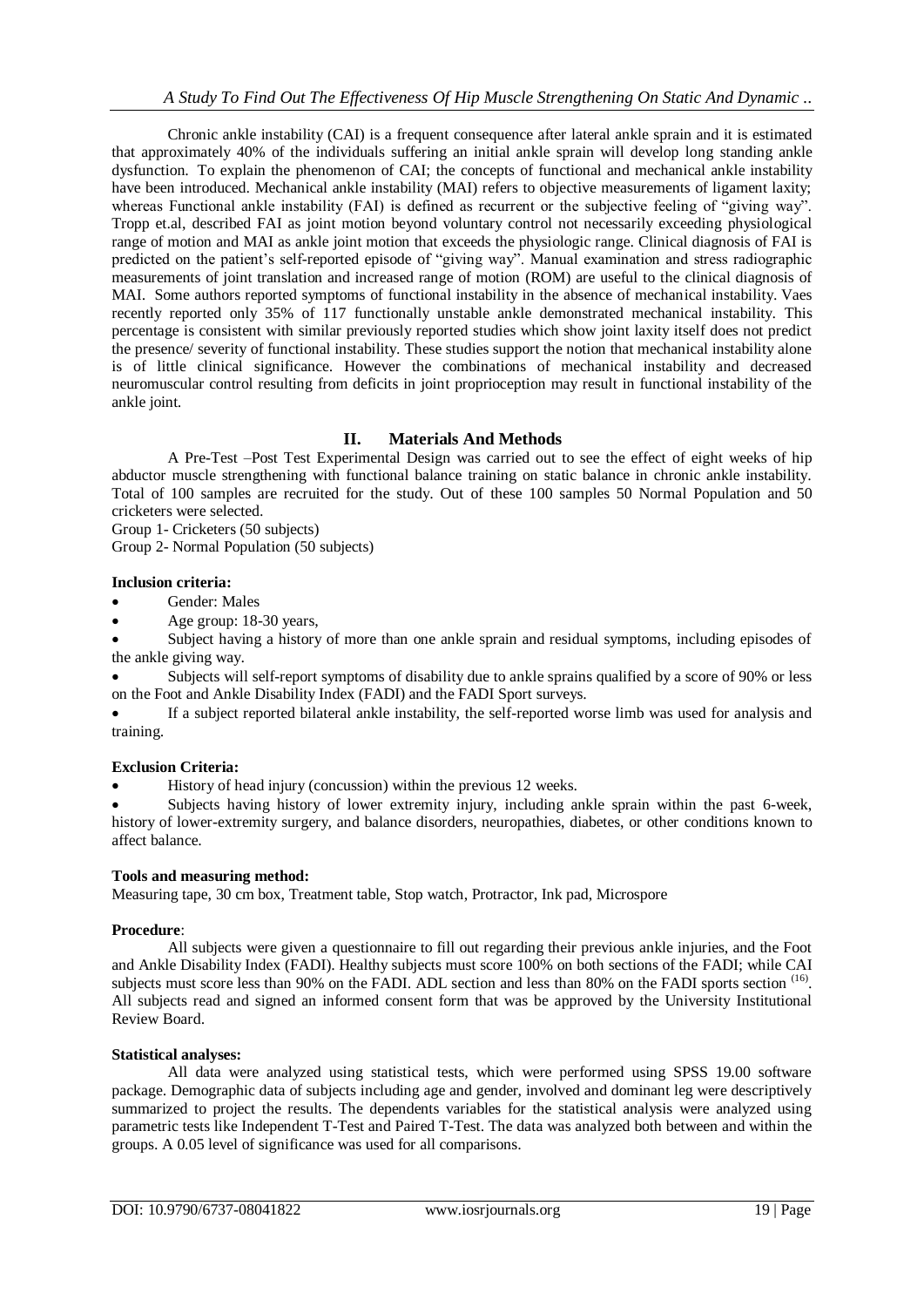### **Descriptive data:**

#### **III. Results**

100 samples (50 cricketers and 50 Normal Population) were recruited for the study. Mean and standard deviation of age and Right lower Limb (RLL) were given below. (Table 1).

| Table. 1.                                |             |      |             |      |  |  |  |  |  |  |
|------------------------------------------|-------------|------|-------------|------|--|--|--|--|--|--|
| Descriptive Statistics for the Variables |             |      |             |      |  |  |  |  |  |  |
|                                          | AGE         |      | RLL         |      |  |  |  |  |  |  |
|                                          | <b>MEAN</b> | SD.  | <b>MEAN</b> | SD   |  |  |  |  |  |  |
| G1                                       | 24.10       | 0.36 | 84.78       | 0.79 |  |  |  |  |  |  |
| G2                                       | 23.34       | 0.39 | 85.00       | ገ 91 |  |  |  |  |  |  |

## **Within group comparisons of composite scores both legs for Y-balance test**

Mean and SD of pretest and posttest composite scores of Y- Balance test for both left leg and right leg in all three groups were given below in table 2 and Figure 1.

| Table 2.0                                                                 |             |      |             |      |             |      |             |      |  |  |  |
|---------------------------------------------------------------------------|-------------|------|-------------|------|-------------|------|-------------|------|--|--|--|
| Within group comparisons of composite scores both legs for Y-balance test |             |      |             |      |             |      |             |      |  |  |  |
| GR                                                                        | YBTLC0      |      | YBTLC8      |      | YBTRC0      |      | YBTRC8      |      |  |  |  |
| <b>OUP</b>                                                                | <b>MEAN</b> | SD   | <b>MEAN</b> | SD   | <b>MEAN</b> | SD   | <b>MEAN</b> | SD   |  |  |  |
| G <sub>1</sub>                                                            | 0.90        | 0.01 | 0.94        | 0.01 | 0.92        | 0.01 | 0.96        | 0.01 |  |  |  |
| G2                                                                        | 0.94        | 0.01 | 1.00        | 0.01 | 0.95        | 0.01 | 1.01        | 0.01 |  |  |  |



**Figure 1.0** Within groups comparisons of composite scores both legs for Y-balance test

#### **IV. Discussion**

The primary purpose of this study was to determine which training group (cricketer and normal population) will perform better when training balance for chronic ankle instability. The overall result of this study shows that all the trainings groups are getting effective results when training balance for chronic ankle instability. The results are summarized as:

However, both groups improved statistically significantly from day 0 to week 8.

 There was marginally better improvement in the score of dynamic balance in cricketer group as compared to normal population as assessed on anterior direction of Y-Balance Test.

 There was statistically significant difference between groups for the composite score of dynamic balance. Cricketers registered better improvement in composite score of dynamic balance than that of normal population.

The results of this study demonstrate that regardless of different training groups (Cricketers, and Normal population), statistically significant improvements in balance were achieved by all the groups.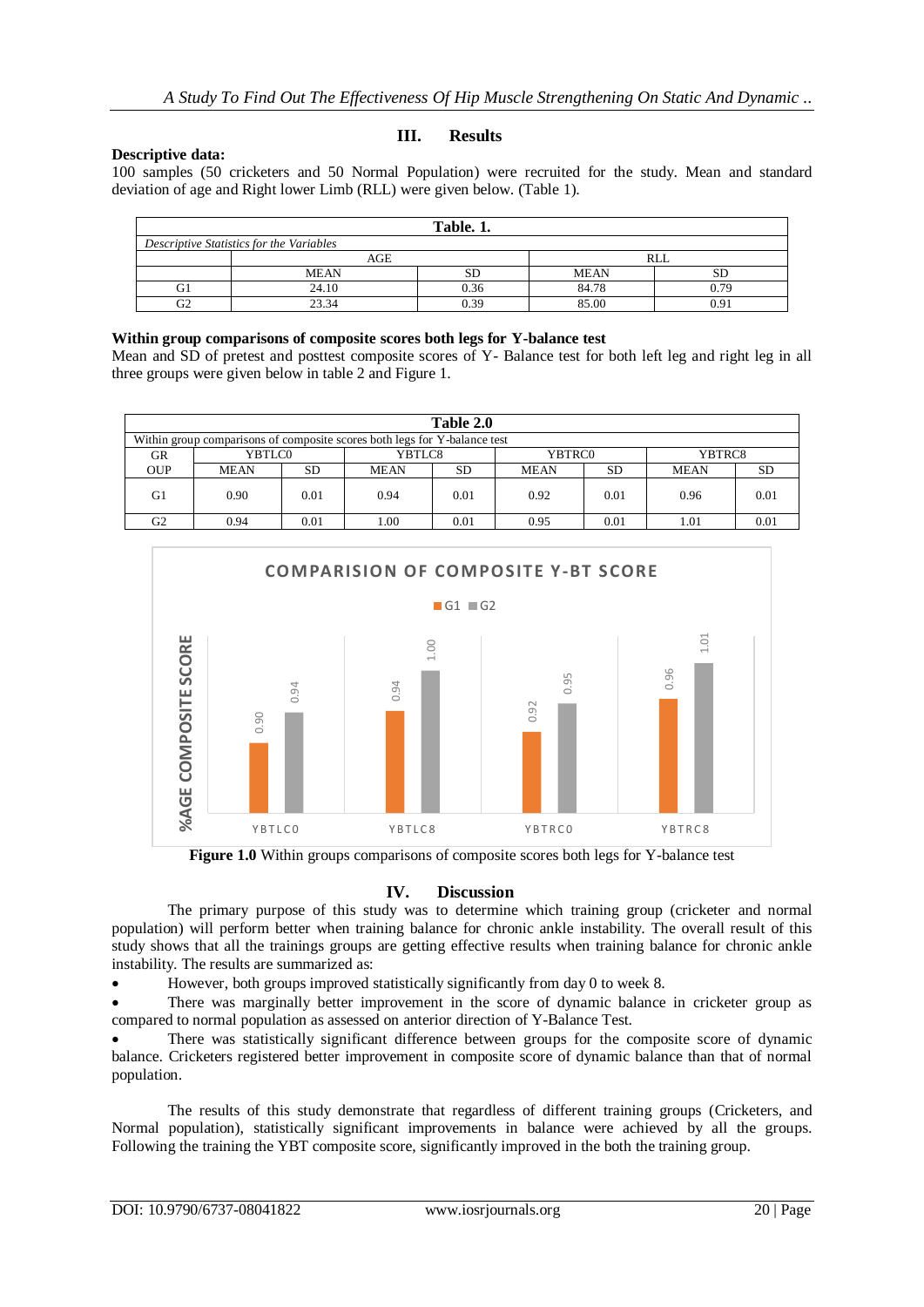We found that dynamic postural stability also improved after our functional balance training program, as the dynamic movement associated with our program challenged the postural control system more than a standard coordination training program.

Overall, there is a better correlation noted between gluteus medius strength and balance. This could be due to following reasons:

1. Strong stabilization at the pelvis by this muscle would have minimized the lateral postural sway during unilateral activities and allowed the participants with strong gluteus medius strength to reach farther while maintaining balance on the involved extremity Friel et al. (2006), MacKinnon CD, Winter DA (1993).

2. The lower extremity is a serial linkage of multiple joints where the problem at one joint can be caused or corrected by compensation by the other joints Powers CM (2010). Foot moments during single leg stance can be influenced and compensated by hip abductor strength Friel (2006), Powers CM (2010).

Within group improvements for anterior direction in all groups could be explained on the basis of fact that vastus medialis obliqus could have been weak on day 0 because of proximal muscle changes associated with ankle sprain. So, reach distance improved as the muscle strengthened during 8 weeks of training.

Improvement in the composite score of dynamic Y-Balance test in the both the groups was mainly based on the improvement of posteromedial and posterolateral direction. Improvements in the posterolateral and posteromedial direction are likely the result of improved neuromuscular control and dynamic balance, and less related to lower extremity strength, as was suggested by Thorpe and Ebersole T (2008).

One important observation of this study was that significant improvement occurred from day 0 to week 8. These findings suggest that 8 weeks of training is sufficient time to promote reflex muscular activation patterns necessary for the maintenance of posture and balance Rozzi (1999).

#### **Limitations**

Larger sample size would have brought in more clarity in observed trends.

 Due to lack of funds and infrastructure, many of the resources like EMG Force plate, and Biofeedback could not be used to make the results clearer.

 The various activities of the subjects during the course of study were not completely under control. Though the subjects were instructed to continue only with their regular activity and were asked to report participation in any new activity.

## **Future scope**

- Generalizability of the results should be increased by carrying the study on large sample size.
- Studies can be done for longer durations (12-16 weeks), to make the picture of results clearer.
- EMG, Force plate, and Biofeedback can be used to make the results clearer.

## **V. Conclusions**

Sports physiotherapist, sports trainers, coaches and others in situation where they are unable to decide which type of training is more beneficial for their athletes having CAI, they should be aware of the impact that Functional balance training with Gluteal Muscle strengthening is effective in improving static balance. However, Footballers can give better results than that of Cricketers in improving static and dynamic balance. Thus, we can say that Functional Balance Training with Gluteal Muscle strengthening is clinically relevant for the rehabilitation of chronic ankle instability. The results of this study demonstrate that regardless of different training groups (Footballers and Cricketers), statistically significant improvements in balance were achieved by both the groups. Following the training, SLST time significantly improved in the both the training group.

#### **Acknowledgement**

The researchers would like to thanks to Launchpad India, and Physiolife Physiotherapy Clinic incharge Dr. Payal Pal for their participation in my study. Who has helped us by providing platform to collect data for the study. Our acknowledgement cannot be completed without expressing thanks to our subjects for their cooperation.

#### **Bibliography**

- [1]. Berg K, Latin Richard W. Comparison of physical and performance characteristics of NCAA Division I basketball and football players, Journal of strength and conditioning research 1995:9(1):22–26.
- [2]. Beynnon BD, Renstrom PA, Alosa DM, Baumhauer JF, Vacek PM. Ankle ligament injury risk factors: A prospective study of college athletes. J Orthop Res. 2001;19(2): 213-20.
- [3]. Bosien W R, Staples O S, Russell S W. Residual disability following acute ankle sprains. J Bone Joint Surg Am. 1955;37:1237– 1243.